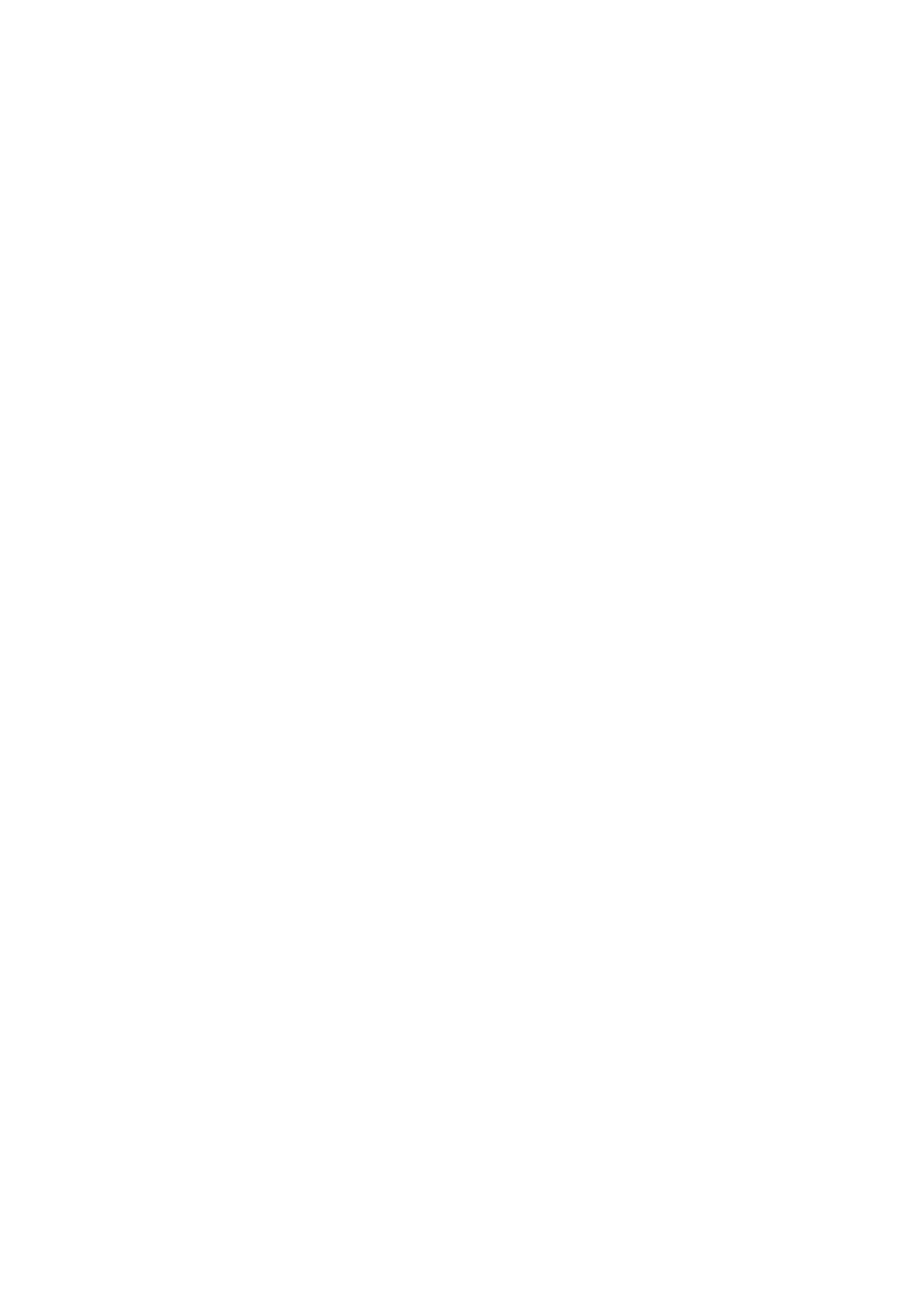#### **Real-time PCR pathogen detection kit range**

*If your pathogen of interest is not present on this list, please contact us. We can develop new kits for any pathogen "on demand". Research use Only.*

| Pathogen                                         | <b>Catalogue Ref.</b> | $N^{\rm o}$ | <b>Genome</b> |
|--------------------------------------------------|-----------------------|-------------|---------------|
| Acinetobacter baumannii                          | <b>AciBau</b>         | 035         | <b>DNA</b>    |
| Aeromonas spp.                                   | AerSpp                | 026         | <b>DNA</b>    |
| African horse sickness virus                     | <b>AHSV</b>           | 101         | <b>RNA</b>    |
| African swine fever virus                        | <b>ASFV</b>           | 040         | <b>DNA</b>    |
| Aggregatibacter actinomycetemcomitans            | AggAct                | 074         | <b>DNA</b>    |
| Alicyclobacillus acidoterrestris                 | AliAci                | 187         | <b>DNA</b>    |
| Anaplasma phagocytophilum                        | AnaPha                | 008         | <b>DNA</b>    |
| Anaplasma spp.                                   | AnaSpp                | 213         | <b>DNA</b>    |
| Arcobacter spp.                                  | ArcSpp                | 120         | <b>DNA</b>    |
| Aspergillus flavus                               | AspFla                | 140         | <b>DNA</b>    |
| Aspergillus fumigatus                            | <b>AspFum</b>         | 139         | <b>DNA</b>    |
| Aspergillus niger                                | <b>AspNig</b>         | 141         | <b>DNA</b>    |
| Aspergillus spp.                                 | AspSpp                | 036         | <b>DNA</b>    |
| Avian hepatitis E virus                          | <b>AHEV</b>           | 056         | <b>RNA</b>    |
| Avian infectious bronchitis virus                | <b>AIBV</b>           | 065         | <b>RNA</b>    |
| Avian influenza type A virus                     | <b>AIAV</b>           | 033         | <b>RNA</b>    |
| Avian influenza type A virus subtype H5          | AIAV-H5               | 109         | <b>RNA</b>    |
| Avian influenza type A virus subtype H7          | AIAV-H7               | 082         | <b>RNA</b>    |
| Avian influenza type A virus subtype H9          | AIAV-H9               | 083         | <b>RNA</b>    |
| Avian leukosis virus subgroup A                  | ALV-A                 | 111         | <b>RNA</b>    |
| Avian leukosis virus subgroup B                  | $ALV-B$               | 110         | <b>RNA</b>    |
| Avian polyomavirus                               | <b>APV</b>            | 164         | <b>RNA</b>    |
| Avian reovirus                                   | <b>ARV</b>            | 037         | <b>RNA</b>    |
| Babesia caballi                                  | <b>BabCab</b>         | 016         | <b>DNA</b>    |
| Babesia spp.                                     | <b>BabSpp</b>         | 214         | <b>DNA</b>    |
| Babesiosis canina                                | <b>BabCan</b>         | 001         | <b>DNA</b>    |
| Bacillus amyloliquefaciens                       | <b>BacAmy</b>         | 097         | <b>DNA</b>    |
| <b>Bacillus</b> anthracis                        | <b>BacAnt</b>         | 235         | <b>DNA</b>    |
| <b>Bacillus</b> cereus                           | <b>BacCer</b>         | 229         | <b>DNA</b>    |
| <b>Bacteroides</b> fragilis                      | <b>BacFra</b>         | 246         | <b>DNA</b>    |
| Bartonella henselae                              | <b>BarHen</b>         | 248         | <b>DNA</b>    |
| BK virus                                         | <b>BKV</b>            | 087         | <b>DNA</b>    |
| Borrelia burgdorferi                             | <b>BorBur</b>         | 212         | <b>DNA</b>    |
| Bovine coronavirus                               | <b>BCoV</b>           | 061         | <b>RNA</b>    |
| Bovine ephemeral fever virus                     | <b>BEFV</b>           | 060         | <b>RNA</b>    |
| Bovine herpesvirus 1                             | BoHV-1                | 042         | <b>DNA</b>    |
| Bovine leukemia virus                            | <b>BLV</b>            | 149         | <b>RNA</b>    |
| Bovine respiratory syncytial virus               | <b>BRSV</b>           | 180         | <b>RNA</b>    |
| Bovine rotavirus A                               | <b>BRVA</b>           | 062         | <b>RNA</b>    |
| Bovine viral diarrhea virus-Border disease virus | <b>BVDV-BDV</b>       | 178         | <b>RNA</b>    |
| Brachyspira hyodysenteriae                       | <b>BraHyo</b>         | 152         | <b>DNA</b>    |
| Brachyspira pilosicoli                           | <b>BraPil</b>         | 174         | <b>DNA</b>    |
| Brucella spp.                                    | <b>BruSpp</b>         | 217         | <b>DNA</b>    |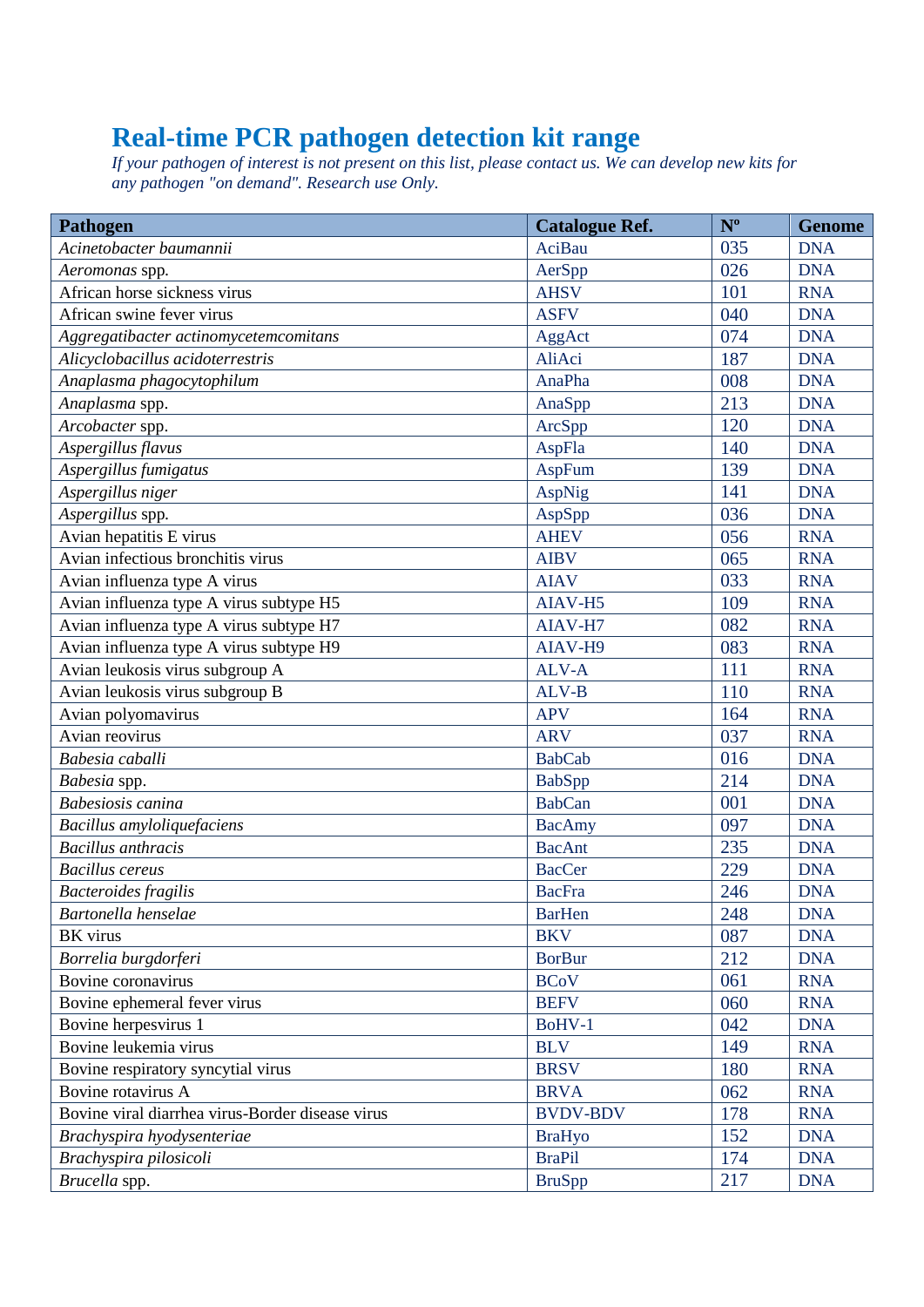| Camelpox virus                                  | <b>CMLV</b>         | 126 | <b>DNA</b> |
|-------------------------------------------------|---------------------|-----|------------|
| Campylobacter coli                              | CamCol              | 122 | <b>DNA</b> |
| Campylobacter fetus                             | <b>CamFet</b>       | 181 | <b>DNA</b> |
| Campylobacter fetus subsp. venerealis           | CamFetVen           | 052 | <b>DNA</b> |
| Campylobacter jejuni                            | CamJej              | 057 | <b>DNA</b> |
| Campylobacter spp.                              | CamSpp              | 170 | <b>DNA</b> |
| Candida auris                                   | CanAur              | 216 | <b>DNA</b> |
| Canine distemper virus                          | <b>CDV</b>          | 012 | <b>RNA</b> |
| Canine herpesvirus 1                            | CHV-1               | 165 | <b>DNA</b> |
| Canine and feline parvoviruses                  | CPV-2-FPLV          | 221 | <b>RNA</b> |
| Caprine arthritis encephalitis provirus         | <b>CAEVp</b>        | 219 | <b>DNA</b> |
| Caprine arthritis encephalitis virus            | <b>CAEV</b>         | 219 | <b>RNA</b> |
| Capripoxvirus                                   | <b>CPPV</b>         | 086 | <b>DNA</b> |
| Cell-free human DNA                             | cfhDNA              | 137 | <b>DNA</b> |
| Chlamydia abortus                               | ChlAbo              | 133 | <b>DNA</b> |
| Chlamydia felis, C. psittaci, C. abortus        | Ch <sub>13</sub> Sp | 011 | <b>DNA</b> |
| Chlamydia pecorum                               | ChlPec              | 204 | <b>DNA</b> |
| Chlamydia suis                                  | ChlSui              | 134 | <b>DNA</b> |
| Citrus exocortis viroid                         | <b>CEVd</b>         | 113 | <b>RNA</b> |
| Citrus psorosis virus phylotype 1+2 - TwoTarget | $CPsV-ph1+2 - 2T$   | 115 | <b>RNA</b> |
| Citrus tristeza virus                           | <b>CTV</b>          | 114 | <b>RNA</b> |
| Classical swine fever virus                     | <b>CSFV</b>         | 041 | <b>RNA</b> |
| Clostridium difficile                           | CloDif              | 125 | <b>DNA</b> |
| Clostridium perfringens                         | <b>CloPer</b>       | 121 | <b>DNA</b> |
| Clostridium spp.                                | CloSpp              | 231 | <b>DNA</b> |
| Coxiella burnetii                               | <b>CoxBur</b>       | 169 | <b>DNA</b> |
| Cryptosporidium spp.                            | CrySpp              | 148 | <b>DNA</b> |
| Dobrava-Belgrade virus                          | <b>DOBV</b>         | 023 | <b>RNA</b> |
| Eastern equine encephalitis virus               | <b>EEEV</b>         | 031 | <b>RNA</b> |
| Ebola virus                                     | <b>EBOV</b>         | 090 | <b>RNA</b> |
| Egg drop syndrome virus                         | <b>EDSV</b>         | 027 | <b>DNA</b> |
| Ehrlichia spp.                                  | EhrSpp              | 047 | <b>DNA</b> |
| Enterococcus spp.                               | EntSpp              | 232 | <b>DNA</b> |
| Equine                                          | Equine              | 096 | <b>DNA</b> |
| Equine herpesvirus 1                            | EHV-1               | 102 | <b>DNA</b> |
| Equine herpesvirus 3                            | EHV-3               | 162 | <b>DNA</b> |
| Equine herpesvirus 4                            | EHV-4               | 103 | <b>DNA</b> |
| Equine influenza A virus (H3N8 & H7N7)          | <b>EIAV</b>         | 166 | <b>RNA</b> |
| Erysipelothrix rhusiopathiae                    | EryRhu              | 203 | <b>DNA</b> |
| Escherichia coli                                | <b>EscCol</b>       | 058 | <b>DNA</b> |
| Escherichia coli O157:H7                        | <b>ECO157</b>       | 025 | <b>DNA</b> |
| Feline calicivirus                              | <b>FCV</b>          | 009 | <b>RNA</b> |
| Feline coronavirus                              | FCoV                | 017 | <b>RNA</b> |
| Feline herpesvirus 1                            | FHV-1               | 010 | <b>DNA</b> |
| Feline infectious peritonitis virus             | <b>FIPV</b>         | 222 | <b>RNA</b> |
| Feline inmunodeficiency virus                   | <b>FIV</b>          | 202 | <b>RNA</b> |
| Feline leukemia provirus                        | FeLVp               | 218 | <b>DNA</b> |
| Feline leukemia virus                           | FeLV                | 218 | <b>RNA</b> |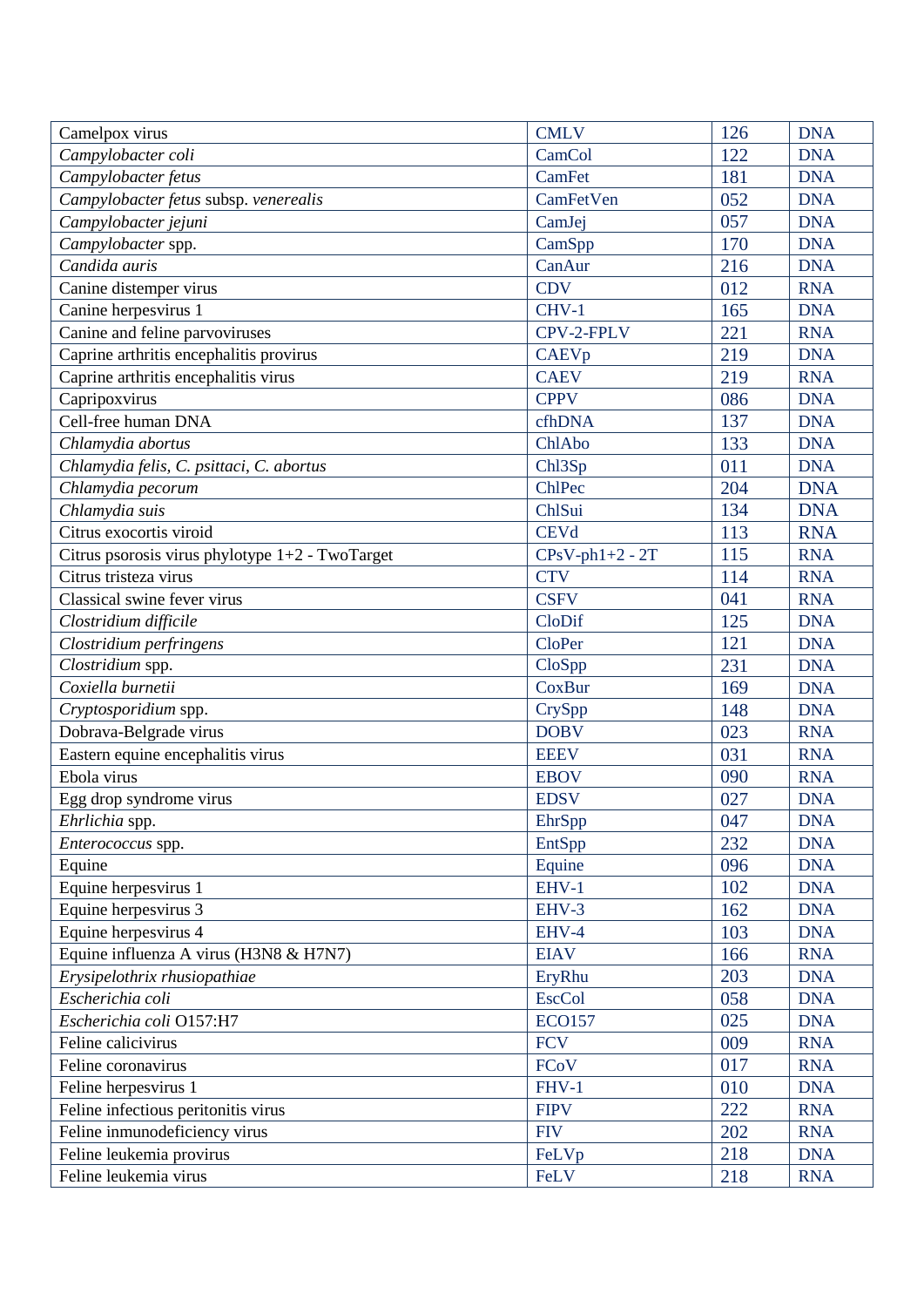| Foot-and-mouth disease virus                            | <b>FMDV</b>       | 142     | <b>RNA</b> |
|---------------------------------------------------------|-------------------|---------|------------|
| Foot-and-mouth disease virus type A                     | <b>FMDV-A</b>     | 066     | <b>RNA</b> |
| Foot-and-mouth disease virus type ASIA1                 | <b>FMDV-ASIA1</b> | 068     | <b>RNA</b> |
| Foot-and-mouth disease virus type C                     | <b>FMDV-C</b>     | 067     | <b>RNA</b> |
| Foot-and-mouth disease virus type O                     | <b>FMDV-O</b>     | 064     | <b>RNA</b> |
| Foot-and-mouth disease virus type SAT1                  | FMDV-SAT1         | 069     | <b>RNA</b> |
| Foot-and-mouth disease virus type SAT2                  | FMDV-SAT2         | 070     | <b>RNA</b> |
| Foot-and-mouth disease virus type SAT3                  | FMDV-SAT3         | 071     | <b>RNA</b> |
| Fusobacterium nucleatum                                 | <b>FusNuc</b>     | 079     | <b>DNA</b> |
| Gallibacterium anatis                                   | GalAna            | 028     | <b>DNA</b> |
| Gallid herpesvirus 2                                    | GaHV-2            | 107     | <b>DNA</b> |
| Giardia intestinalis                                    | GiaInt            | 143     | <b>DNA</b> |
| Goatpox virus                                           | <b>GTPV</b>       | 227     | <b>DNA</b> |
| Haemophilus parasuis                                    | HaePar            | 205     | <b>DNA</b> |
| Helicobacter pylori                                     | HelPyl            | 175     | <b>DNA</b> |
| Hepatitis B virus                                       | <b>HBV</b>        | 088     | <b>DNA</b> |
| Hepatitis C virus                                       | <b>HCV</b>        | 072     | <b>RNA</b> |
| Hepatitis delta virus                                   | <b>HDV</b>        | 098     | <b>RNA</b> |
| Hepatitis E virus                                       | <b>HEV</b>        | 055     | <b>RNA</b> |
| Hepatozoon spp.                                         | HepSpp            | 099     | <b>DNA</b> |
| Herpes simplex virus 1                                  | $HSV-1$           | 044     | <b>DNA</b> |
| Herpes simplex virus 2                                  | $HSV-2$           | 044     | <b>DNA</b> |
| Herpes simplex virus 1+2 - TwoTarget                    | $HSV-1+2 - 2T$    | 044     | <b>DNA</b> |
| Human adenovirus F                                      | <b>HAdF</b>       | 006     | <b>DNA</b> |
| Human cytomegalovirus                                   | <b>HCMV</b>       | 089     | <b>DNA</b> |
| Human herpesvirus 6                                     | HHV-6             | 091     | <b>DNA</b> |
| Human parvovirus B19                                    | $HPV-B19$         | 100     | <b>DNA</b> |
| Human T-lymphotropic 1 virus                            | HTLV-1            | 059     | <b>RNA</b> |
| Infectious salmon anemia virus                          | <b>ISAV</b>       | 128     | <b>RNA</b> |
| Klebsiella pneumoniae                                   | KlePne            | 182     | <b>DNA</b> |
| Lawsonia intracellularis                                | LawInt            | 157     | <b>DNA</b> |
| Legionella pneumophila                                  | LegPne            | 054     | <b>DNA</b> |
| Legionella spp.                                         | LegSpp            | 002     | <b>DNA</b> |
| Leishmania spp.                                         | LshSpp            | 021     | <b>DNA</b> |
| Leptospira interrogans                                  | LepInt            | 176     | <b>DNA</b> |
| Leptospira spp.                                         | LepSpp            | 005     | <b>DNA</b> |
| Listeria innocua                                        | LisInn            | 223     | <b>DNA</b> |
| Listeria monocytogenes                                  | LisMon            | 004     | <b>DNA</b> |
| Lumpy skin disease virus                                | <b>LSDV</b>       | 046     | <b>DNA</b> |
| Macrorhabdus ornithogaster                              | MacOrn            | 239     | <b>DNA</b> |
| Maedi-Visna virus                                       | <b>MVV</b>        | 211     | <b>RNA</b> |
| Maize-35S - Duplex                                      | Maize-35S - Dx    | 093     | <b>DNA</b> |
| Mammals                                                 | <b>Mammals</b>    | 095     | <b>DNA</b> |
| Mammarian mouse tumor virus                             | <b>MMTV</b>       | 045     | <b>RNA</b> |
| Methicillin resistance gene                             | <b>MRG</b>        | 019     | <b>DNA</b> |
| Methicillin resistant Staphylococcus aureus - TwoTarget | MRSA - 2T         | 019/020 | <b>DNA</b> |
| Middle east respiratory syndrome coronavirus            | MERS-CoV          | 085     | <b>RNA</b> |
| Monocopy cell-free human DNA                            | m-cfhDNA          | 136     | <b>DNA</b> |
|                                                         |                   |         |            |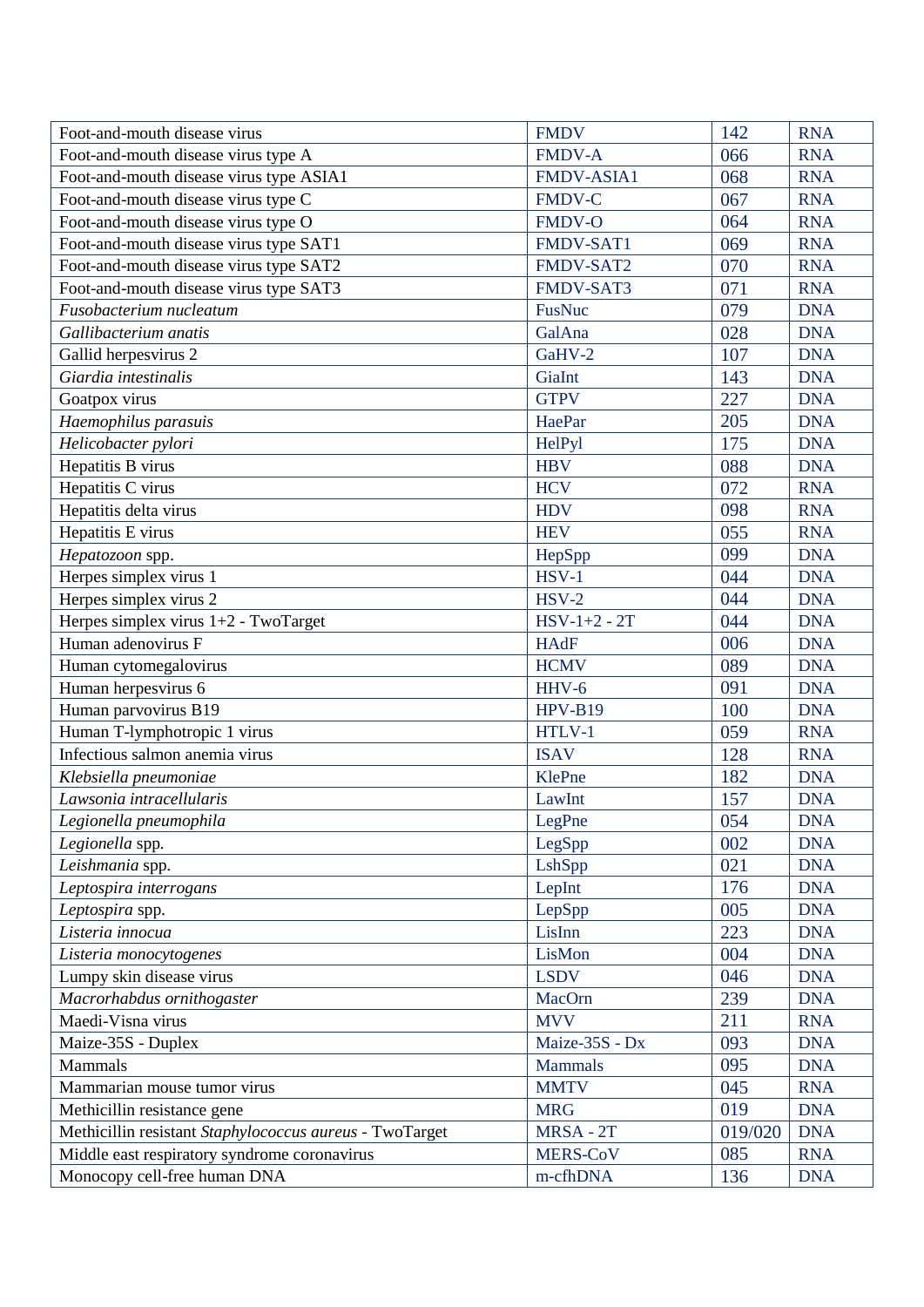| <b>MAP</b><br>030<br><b>DNA</b><br>Mycobacterium avium subsp. paratuberculosis<br>Mycobacterium bovis<br>183<br><b>MycBov</b><br><b>DNA</b><br>Mycobacterium leprae<br>163<br><b>DNA</b><br>MycLep<br>238<br><b>DNA</b><br>Mycobacterium spp.<br>MycbSpp<br>Mycobacterium tuberculosis complex<br><b>MTplex</b><br>015<br><b>DNA</b><br>Mycoplasma agalactiae<br>MycAga<br>159<br><b>DNA</b><br><b>DNA</b><br>Mycoplasma capricolum<br>MycCap<br>160 |
|------------------------------------------------------------------------------------------------------------------------------------------------------------------------------------------------------------------------------------------------------------------------------------------------------------------------------------------------------------------------------------------------------------------------------------------------------|
|                                                                                                                                                                                                                                                                                                                                                                                                                                                      |
|                                                                                                                                                                                                                                                                                                                                                                                                                                                      |
|                                                                                                                                                                                                                                                                                                                                                                                                                                                      |
|                                                                                                                                                                                                                                                                                                                                                                                                                                                      |
|                                                                                                                                                                                                                                                                                                                                                                                                                                                      |
|                                                                                                                                                                                                                                                                                                                                                                                                                                                      |
|                                                                                                                                                                                                                                                                                                                                                                                                                                                      |
| Mycoplasma conjunctivae<br>MycCon<br>240<br><b>DNA</b>                                                                                                                                                                                                                                                                                                                                                                                               |
| MycGal<br><b>DNA</b><br>038<br>Mycoplasma gallisepticum                                                                                                                                                                                                                                                                                                                                                                                              |
| M.gallisepticum and M.gallisepticum vaccine strain 6/85 - Duplex<br>MycGal-Mg 6/85 - Dx<br>038/104<br><b>DNA</b>                                                                                                                                                                                                                                                                                                                                     |
| Mycoplasma gallisepticum vacunal 6/85<br>Mg 6/85<br>104<br><b>DNA</b>                                                                                                                                                                                                                                                                                                                                                                                |
| 119<br>Mycoplasma haemofelis/haemocanis<br>MycHae<br><b>DNA</b>                                                                                                                                                                                                                                                                                                                                                                                      |
| 243<br>Mycoplasma haemolamae (Candidatus)<br>MycHaem<br><b>DNA</b>                                                                                                                                                                                                                                                                                                                                                                                   |
| MycHrh<br>Mycoplasma hyorhinis<br>206<br><b>DNA</b>                                                                                                                                                                                                                                                                                                                                                                                                  |
| MycHyo<br>Mycoplasma hyosynoviae<br><b>DNA</b><br>173                                                                                                                                                                                                                                                                                                                                                                                                |
| <b>DNA</b><br>Mycoplasma mycoides<br>MycMyc<br>158                                                                                                                                                                                                                                                                                                                                                                                                   |
| <b>MycPut</b><br>Mycoplasma putrefaciens<br>161<br><b>DNA</b>                                                                                                                                                                                                                                                                                                                                                                                        |
| 237<br>Mycoplasma spp.<br>MycpSpp<br><b>DNA</b>                                                                                                                                                                                                                                                                                                                                                                                                      |
| Mycoplasma suis<br>MycSui<br>207<br><b>DNA</b>                                                                                                                                                                                                                                                                                                                                                                                                       |
| <b>NeoCan</b><br>Neospora caninum<br>200<br><b>DNA</b>                                                                                                                                                                                                                                                                                                                                                                                               |
| NeoSpp<br>215<br><b>DNA</b><br>Neospora spp.                                                                                                                                                                                                                                                                                                                                                                                                         |
| Newcastle disease virus<br><b>NDV</b><br><b>RNA</b><br>018                                                                                                                                                                                                                                                                                                                                                                                           |
| <b>ORF</b> virus<br><b>ORFV</b><br>146<br><b>DNA</b>                                                                                                                                                                                                                                                                                                                                                                                                 |
| Ovine herpesvirus 2<br>$OvHV-2$<br><b>DNA</b><br>014                                                                                                                                                                                                                                                                                                                                                                                                 |
| Pasteurella multocida<br>224<br>PasMul<br><b>DNA</b>                                                                                                                                                                                                                                                                                                                                                                                                 |
| Peste-des-petits-ruminants virus<br><b>PPRV</b><br>124<br><b>RNA</b>                                                                                                                                                                                                                                                                                                                                                                                 |
| $PCV-2$<br>156<br>Porcine circovirus type 2<br><b>DNA</b>                                                                                                                                                                                                                                                                                                                                                                                            |
| Porcine epidemic diarrhea virus<br><b>PEDV</b><br><b>RNA</b><br>154                                                                                                                                                                                                                                                                                                                                                                                  |
| Porcine parvovirus 1<br>$PPV-1$<br>208<br><b>DNA</b>                                                                                                                                                                                                                                                                                                                                                                                                 |
| Porcine reproductive and respiratory syndrome virus type 1<br>PRRSV-1<br>153<br><b>RNA</b>                                                                                                                                                                                                                                                                                                                                                           |
| Porcine reproductive and respiratory syndrome virus type 2<br>PRRSV-2<br>245<br><b>RNA</b>                                                                                                                                                                                                                                                                                                                                                           |
| PorGin<br>075<br><b>DNA</b><br>Porphyromonas gingivalis                                                                                                                                                                                                                                                                                                                                                                                              |
| Prevotella intermedia<br>PreInt<br>076<br><b>DNA</b>                                                                                                                                                                                                                                                                                                                                                                                                 |
| PseAer<br>081<br><b>DNA</b><br>Pseudomonas aeruginosa                                                                                                                                                                                                                                                                                                                                                                                                |
| <b>PUUV</b><br>Puumala virus<br>022<br><b>RNA</b>                                                                                                                                                                                                                                                                                                                                                                                                    |
| Reticuloendotheliosis virus<br><b>REV</b><br>112<br><b>RNA</b>                                                                                                                                                                                                                                                                                                                                                                                       |
| <b>DNA</b><br>RicSpp<br>039<br>Rickettsia spp.                                                                                                                                                                                                                                                                                                                                                                                                       |
| Riemerella anatipestifer<br>RieAna<br>029<br><b>DNA</b>                                                                                                                                                                                                                                                                                                                                                                                              |
| Rift valley fever virus<br><b>RVFV</b><br>116<br><b>RNA</b>                                                                                                                                                                                                                                                                                                                                                                                          |
| 155<br>Rotavirus type A<br><b>RVA</b><br><b>RNA</b>                                                                                                                                                                                                                                                                                                                                                                                                  |
| Salmonella enterica subsp. enterica serovar Enteritidis<br><b>SalTidis</b><br><b>DNA</b><br>105                                                                                                                                                                                                                                                                                                                                                      |
| 108<br>Salmonella enterica subsp. enterica serovar Paratyphi A<br>SalPar-A<br><b>DNA</b>                                                                                                                                                                                                                                                                                                                                                             |
| Salmonella enterica subsp. enterica serovar Typhimurium<br>132<br><b>DNA</b><br>SalTypm                                                                                                                                                                                                                                                                                                                                                              |
| Salmonella spp.<br>SalSpp<br>003<br><b>DNA</b>                                                                                                                                                                                                                                                                                                                                                                                                       |
| <b>SBV</b><br>Schmallenberg virus<br>043<br><b>RNA</b>                                                                                                                                                                                                                                                                                                                                                                                               |
| <b>SPPV</b><br>Sheeppox virus<br>127<br><b>DNA</b>                                                                                                                                                                                                                                                                                                                                                                                                   |
| Shiga toxin 1 Escherichia coli<br>Stx1-Ecoli<br>167<br><b>DNA</b>                                                                                                                                                                                                                                                                                                                                                                                    |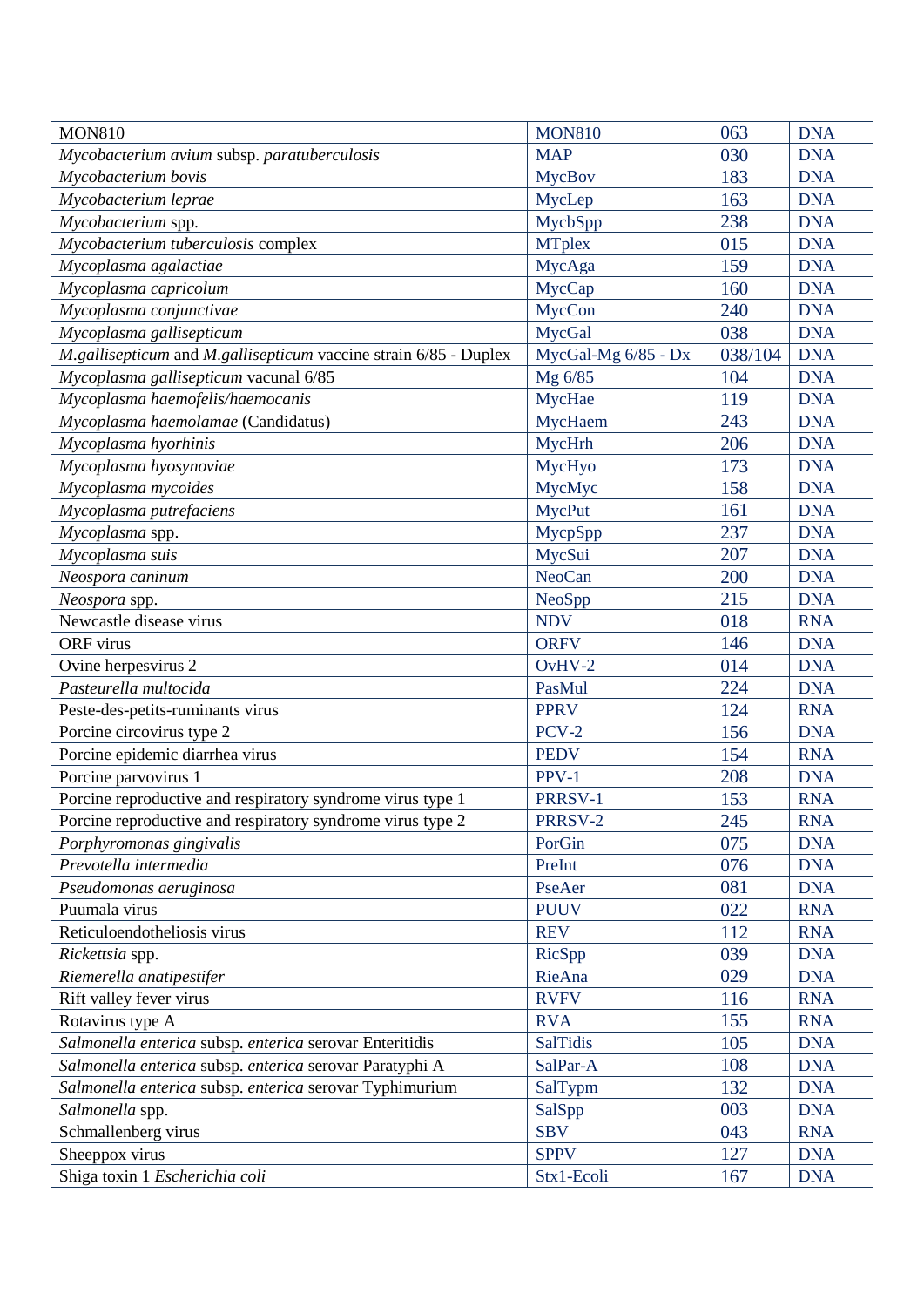| Shiga toxin 2 Escherichia coli                             | Stx2-Ecoli       | 168 | <b>DNA</b> |
|------------------------------------------------------------|------------------|-----|------------|
| Shigella spp.                                              | ShiSpp           | 236 | <b>DNA</b> |
| Soy-35S - Duplex                                           | $Sov-35S - Dx$   | 094 | <b>DNA</b> |
| Spiroplasma citri                                          | SpiCit           | 106 | <b>DNA</b> |
| Staphylococcus aureus                                      | <b>StaAur</b>    | 020 | <b>DNA</b> |
| Staphylococcus epidermidis                                 | StaEpi           | 151 | <b>DNA</b> |
| Streptococcus agalactiae                                   | StrAga           | 228 | <b>DNA</b> |
| Streptococcus equi subsp. zooepidemicus                    | <b>StrEquZoo</b> | 242 | <b>DNA</b> |
| Streptococcus spp.                                         | <b>StrSpp</b>    | 233 | <b>DNA</b> |
| Suid herpesvirus 1                                         | SuHV-1           | 244 | <b>DNA</b> |
| Swine H1N1 influenza A virus                               | SIV-H1N1         | 179 | <b>RNA</b> |
| Swine influenza A virus (H1N1, H3N2 and H1N2)              | <b>SIV</b>       | 172 | <b>RNA</b> |
| Tannerella forsythia                                       | <b>TanFor</b>    | 077 | <b>DNA</b> |
| Taylorella equigenitalis                                   | TayEqu           | 150 | <b>DNA</b> |
| Theileria equi                                             | TheEqu           | 013 | <b>DNA</b> |
| Theileria spp.                                             | TheSpp           | 220 | <b>DNA</b> |
| <b>Total Bacteria DNA</b>                                  | <b>TBD</b>       | 034 | <b>DNA</b> |
| Toxoplasma gondii                                          | <b>ToxGon</b>    | 171 | <b>DNA</b> |
| Treponema denticola                                        | TreDen           | 078 | <b>DNA</b> |
| Trichomonas vaginalis                                      | TriVag           | 209 | <b>DNA</b> |
| Tritrichomonas foetus                                      | <b>TriFoe</b>    | 053 | <b>DNA</b> |
| Trueperella pyogenes (syn. Arcanobacterium pyogenes)       | <b>TruPyo</b>    | 230 | <b>DNA</b> |
| Trypanosoma spp.                                           | <b>TrySpp</b>    | 226 | <b>DNA</b> |
| Trypanosoma vivax                                          | TryViv           | 241 | <b>DNA</b> |
| Trypanozoon subgenus (T. evansi, T. brucei, T. equiperdum) | TrySub           | 225 | <b>DNA</b> |
| Ureaplasma diversum                                        | UreDiv           | 084 | <b>DNA</b> |
| Ureaplasma urealyticum                                     | UreUre           | 118 | <b>DNA</b> |
| Vibrio cholerae                                            | VibCho           | 049 | <b>DNA</b> |
| Vibrio cholerae Tx                                         | <b>VibChoTx</b>  | 024 | <b>DNA</b> |
| Vibrio parahaemolyticus                                    | <b>VibPar</b>    | 050 | <b>DNA</b> |
| Vibrio spp.                                                | VibSpp           | 177 | <b>DNA</b> |
| Viral nervous necrosis                                     | <b>VNN</b>       | 051 | <b>RNA</b> |
| West Nile virus                                            | <b>WNV</b>       | 145 | <b>RNA</b> |
| White spot syndrome virus                                  | <b>WSSV</b>      | 123 | <b>DNA</b> |
| Zika virus                                                 | <b>ZIKV</b>      | 144 | <b>RNA</b> |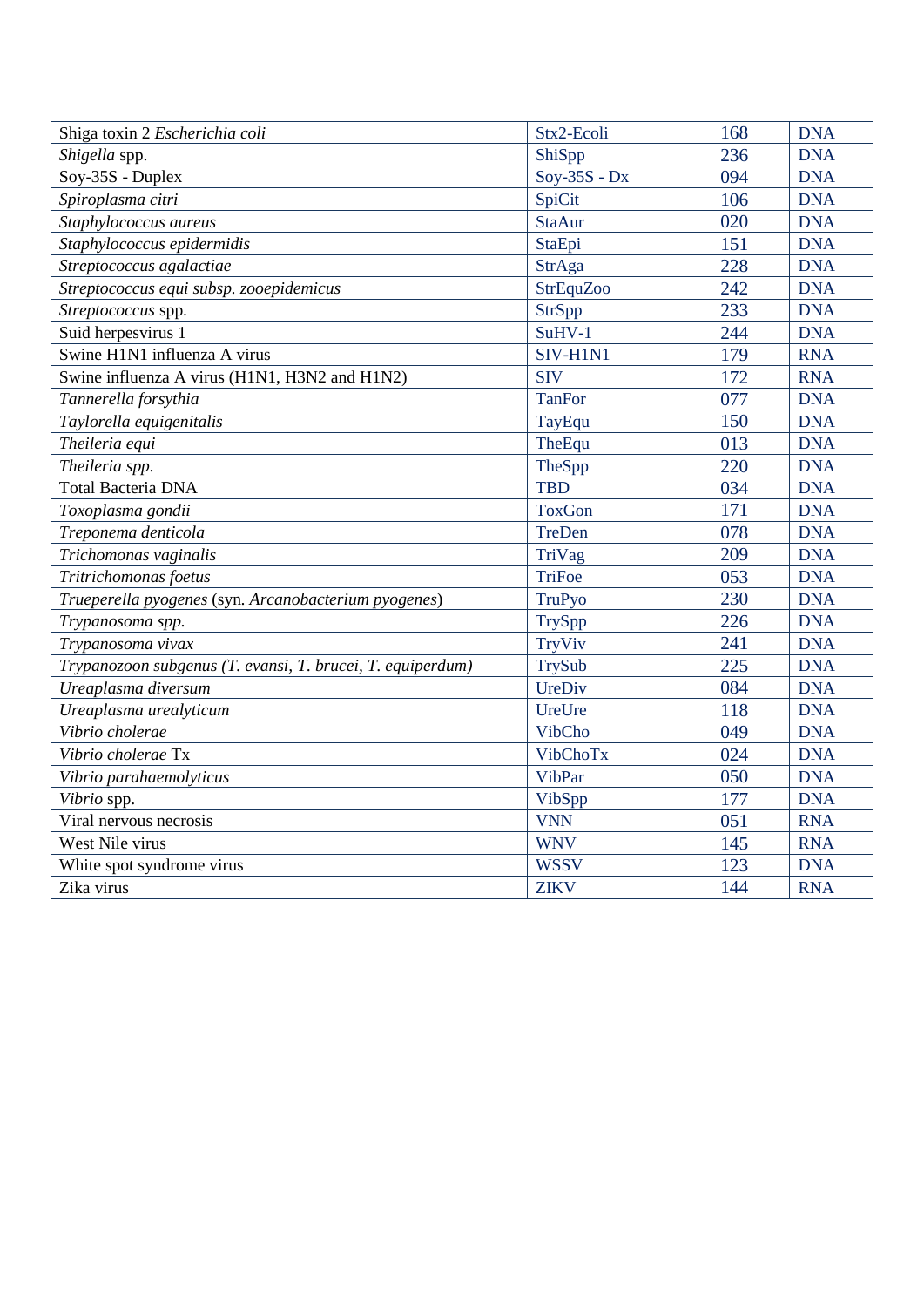## **Panel dtec-qPCR**

| <b>Panel description</b>                                                                                                                                                     | <b>Catalogue Ref.</b>          | <b>Genome</b> |
|------------------------------------------------------------------------------------------------------------------------------------------------------------------------------|--------------------------------|---------------|
| Actinobacillus pleuropneumoniae omlA-genotype dtec-qPCR Panel<br>(omlA I, omlA II, omlA III+IV, omlA IV and omlA V)                                                          | ActPle-omlA-Panel-5            | <b>DNA</b>    |
| Actinobacillus pleuropneumoniae Apx Toxin-type dtec-qPCR Panel<br>(ApxI, ApxII and ApxIII)                                                                                   | ActPle-Tx-Panel-3              | <b>DNA</b>    |
| <b>Bacterial Swine Diarrhoea dtec-qPCR Panel (Brachyspira</b><br>hyodysenteriae, Brachyspira pilosicoli and Lawsonia intracellularis)                                        | <b>BSDiarrhoea-Panel-3</b>     | <b>DNA</b>    |
| Cattle Abortion dtec-qPCR Panel (Tritrichomonas foetus,<br>Campylobacter fetus and Campylobacter fetus subsp. venerealis)                                                    | <b>Cattle Abortion-Panel-3</b> | <b>DNA</b>    |
| Clostridium perfringens Major Toxins dtec-qPCR Panel (alpha, beta,<br>epsilon and iota)                                                                                      | CloPer-MjTx-Panel-4            | <b>DNA</b>    |
| Escherichia coli Virulence Genes dtec-qPCR Panel (iucC, tsh, cvi, iss,<br>fimC, fyuA, iroN, ompT, hlyF, iutA and Escherichia coli)                                           | EscCol-VirGen-Panel-11         | <b>DNA</b>    |
| Foodborne Poisoning dtec-qPCR Panel (Salmonella spp., Listeria<br>monocytogenes, Shiga toxin 1 Escherichia coli and Shiga toxin 2<br>Escherichia coli)                       | FbP-Panel-4                    | <b>DNA</b>    |
| Foodborne Poisoning dtec-qPCR Panel (Salmonella spp., Listeria<br>monocytogenes, Shiga toxin 1 Escherichia coli, Shiga toxin 2<br>Escherichia coli and eae Escherichia coli) | FbP-Panel-5                    | <b>DNA</b>    |
| Foot-and-Mouth disease virus serotype Identification<br>dtec-RT-qPCR Panel (A, C, O, Asia 1, SAT 1, SAT 2 and SAT3)                                                          | FMDV-sI-Panel-7                | <b>RNA</b>    |
| Mycoplasmas Contagious Agalactia dtec-qPCR Panel<br>(M. agalactiae, M. mycoides, M. capricolum and M. putrefaciens)                                                          | Myc-CA-Panel-4                 | <b>DNA</b>    |
| <b>Mycoplasmas Mycoides Cluster dtec-qPCR Panel</b><br>(M. mycoides, M. capricolum and M. putrefaciens)                                                                      | Myc-MC-Panel-3                 | <b>DNA</b>    |
| <b>One-Day Food Testing</b> (Salmonella spp., Listeria monocytogenes<br>and <i>Escherichia coli</i> Shiga toxin 1 and 2)                                                     | <b>ODFT</b>                    | <b>DNA</b>    |
| Respiratory Pig Diseases dtec-qPCR Panel (Haemophilus parasuis,<br>Mycoplasma hyorhinis and Mycoplasma hyosynoviae)                                                          | RespiratoryPD -Panel-3         | <b>DNA</b>    |

#### **Panel GeneExpres RT-qPCR**

| <b>Panel description</b>                                                                                                                                                  | <b>Catalogue Ref.</b> | Genome     |
|---------------------------------------------------------------------------------------------------------------------------------------------------------------------------|-----------------------|------------|
| Neonatal Pig Diarrhoea GeneExpres RT-qPCR Panel (faeG, eae,<br>toxA from Escherichia coli, tcdA from Clostridium difficile and cpa,<br>cpb2 from Clostridium perfringens) | NPDiarrhoea - Panel-6 | <b>RNA</b> |
| Weaned Pig Diarrhoea GeneExpres RT-qPCR Panel (fedA, faeG, eae<br>and toxA from <i>Escherichia coli</i> )                                                                 | WPDiarrhoea -Panel-4  | <b>RNA</b> |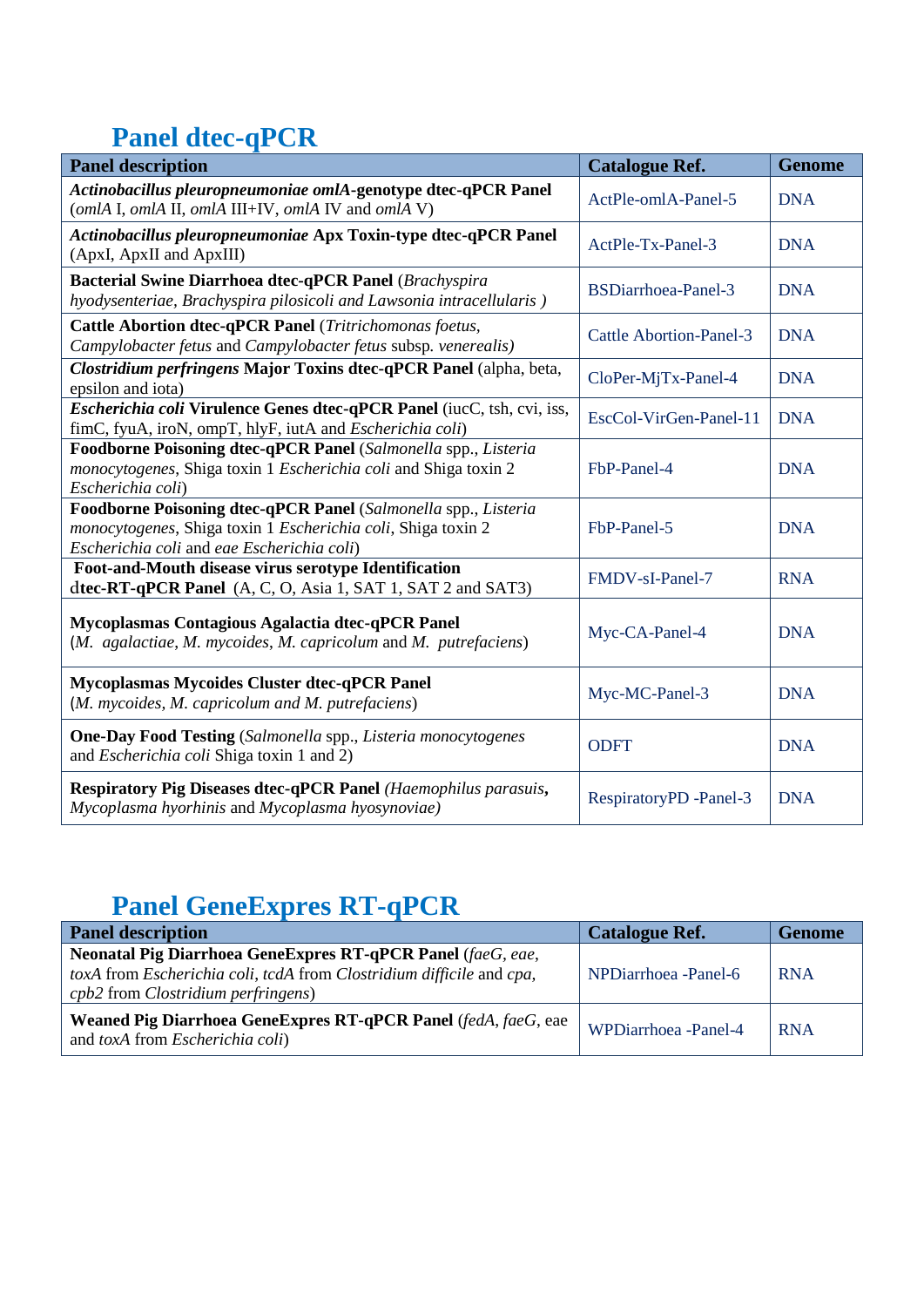### **End-Point PCR pathogen detection kit range**

| o<br>Pathogen                                              | o<br><b>Catalogue Ref.</b> | $N^{o}$ | <b>Genome</b> |
|------------------------------------------------------------|----------------------------|---------|---------------|
| Anaplasma spp.                                             | AnaSpp                     | 035     | <b>DNA</b>    |
| Avian influenza type A virus subtype H5                    | AIAV-H5                    | 030     | <b>RNA</b>    |
| Beak and feather disease virus                             | <b>BFDV</b>                | 016     | <b>DNA</b>    |
| <b>BirdSex</b>                                             | <b>BirdSex</b>             | 001     | <b>DNA</b>    |
| Brucella spp.                                              | <b>BruSpp</b>              | 031     | <b>DNA</b>    |
| Campylobacter jejuni                                       | CamJej                     | 045     | <b>DNA</b>    |
| Canine and feline parvoviruses                             | CPV-2-FPLV                 | 021     | <b>RNA</b>    |
| Canine distemper virus                                     | CDV                        | 009     | <b>RNA</b>    |
| Chlamydia psittaci                                         | ChlPsi                     | 006     | <b>DNA</b>    |
| Classical swine fever virus                                | <b>CSFV</b>                | 011     | <b>RNA</b>    |
| Duck hepatitis A virus type 1                              | DHAV-1                     | 014     | <b>RNA</b>    |
| Ehrlichia spp.                                             | EhrSpp                     | 018     | <b>DNA</b>    |
| Equine herpesvirus 1                                       | $EHV-1$                    | 046     | <b>DNA</b>    |
| Equine herpesvirus 4                                       | EHV-4                      | 024     | <b>DNA</b>    |
| Escherichia coli                                           | <b>EscCol</b>              | 047     | <b>DNA</b>    |
| Falco sexing                                               | FalSex                     | 027     | <b>DNA</b>    |
| Feline calicivirus                                         | <b>FCV</b>                 | 019     | <b>RNA</b>    |
| Feline coronoavirus                                        | FCoV                       | 020     | <b>RNA</b>    |
| Feline immunodeficiency virus                              | <b>FIV</b>                 | 043     | <b>RNA</b>    |
| Feline leukemia virus                                      | <b>FeLV</b>                | 039     | <b>RNA</b>    |
| Feline leukemia provirus                                   | FeLVp                      | 039     | <b>DNA</b>    |
| Foot-and-mouth disease virus                               | <b>FMDV</b>                | 033     | <b>RNA</b>    |
| Francisella tularensis                                     | FraTul                     | 040     | <b>DNA</b>    |
| Francisella tularensis subspecies                          | FraTulSubsp                | 041     | <b>DNA</b>    |
| Francisella tularensis pilA virulence                      | FraTul-pilA                | 042     | <b>DNA</b>    |
| Gallid herpesvirus 2                                       | GaHV-2                     | 015     | <b>DNA</b>    |
| Leishmania infantum (Leishmania donovani complex)          | LeiInf                     | 017     | <b>DNA</b>    |
| Leptospira spp.                                            | LepSpp                     | 028     | <b>DNA</b>    |
| Mycoplasma haemofelis/haemocanis                           | MycHae                     | 037     | <b>DNA</b>    |
| Neospora spp.                                              | NeoSpp                     | 038     | <b>DNA</b>    |
| Newcastle disease virus                                    | <b>NDV</b>                 | 013     | <b>RNA</b>    |
| Ornithobacterium rhinotracheale                            | OrnRhi                     | 044     | <b>DNA</b>    |
| OstrichSex                                                 | <b>OstrSex</b>             | 004     | <b>DNA</b>    |
| Porcine reproductive and respiratory syndrome virus type 2 | PRRSV-2                    | 012     | <b>RNA</b>    |
| Rickettsia spp.                                            | RicSpp                     | 007     | <b>DNA</b>    |
| Riemerella anatipestifer                                   | RieAna                     | 029     | <b>DNA</b>    |
| Rift valley fever virus                                    | <b>RVFV</b>                | 032     | <b>RNA</b>    |
| Taylorella equigenitalis                                   | TayEqu                     | 025     | <b>DNA</b>    |
| Toxoplasma gondii                                          | <b>ToxGon</b>              | 026     | <b>DNA</b>    |
| Trypanosoma equiperdum                                     | <b>TryEqu</b>              | 023     | <b>DNA</b>    |
| Vesicular stomatitis virus                                 | <b>VSV</b>                 | 022     | <b>RNA</b>    |
| Vibrio spp.                                                | VibSpp                     | 036     | <b>DNA</b>    |